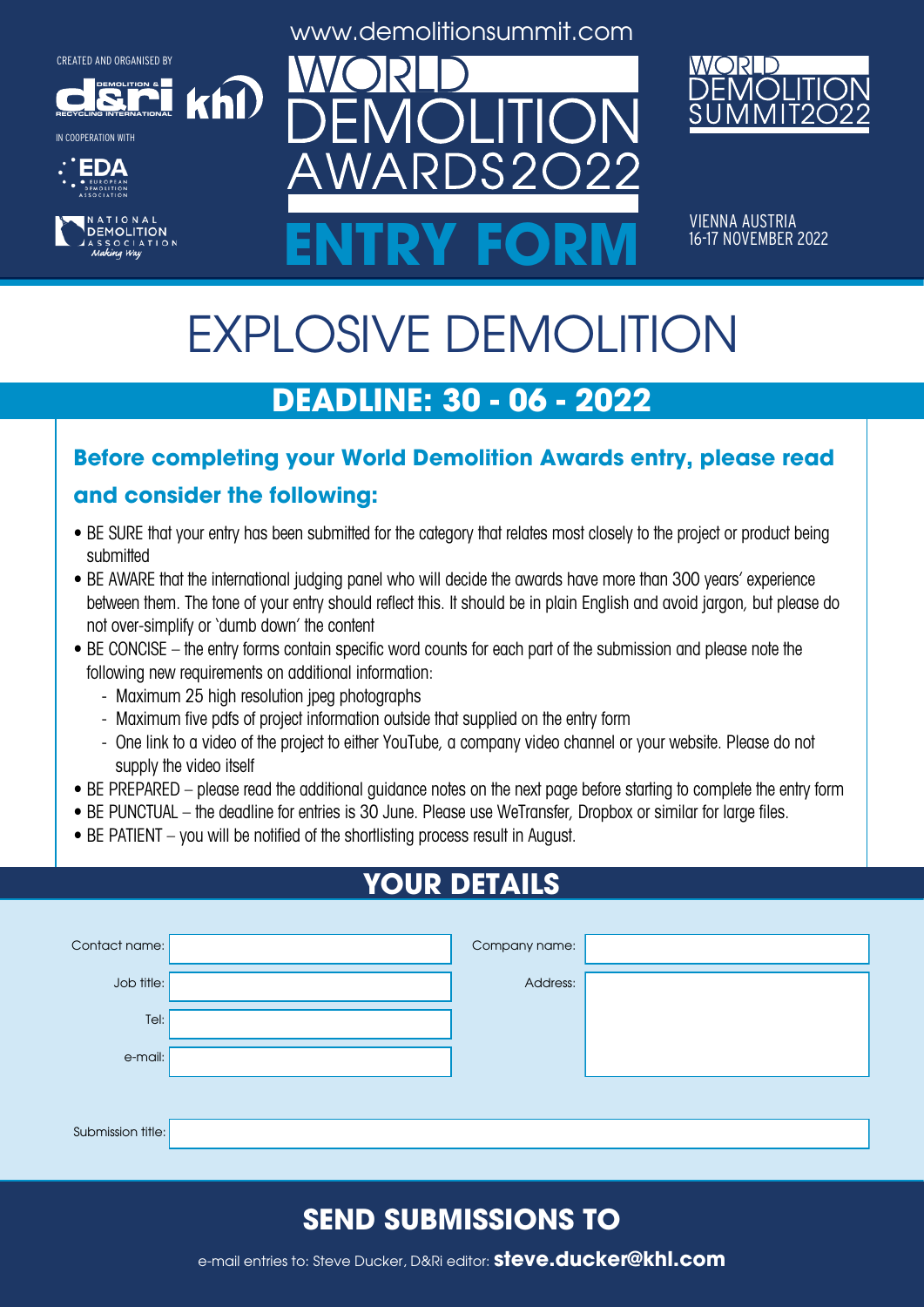**DEMOLITION &**

khl

**RECYCLING INTERNATIONAL** IN COOPERATION WITH





www.demolitionsummit.com

 $S2$ 



VIENNA AUSTRIA<br>16-17 NOVEMBER 2022 ENTRY FORM **16-17 NOVEMBER 2022** 

#### EXPLOSIVE DEMOLITION **DEADLINE: 30 - 06 - 2022**

#### **GUIDANCE NOTES**

- All entries must be on an official entry form (Word or PDF).
- The project must have started or ended between 1 July 2021 and 30 June 2022.
- Entries should be in English. If you wish to enter in a different language, please contact Steve Ducker.
- You can enter for more than one award. You can also enter more than once in the same category. However, specific projects can be entered for one category only.
- If you are sending in more than one entry, please use a separate form for each one.
- The awards statement should be 1,500 words maximum. It should be based on the award criteria. This will be sent to the judges for the shortlisting process.
- Supporting material can include your recycling and environmental strategy, demolition methodology statement, site waste management plans, photographs, video and media coverage. But it is not limited to these items. Please note the new requirements on supporting material, including

the maximum amounts that can be submitted, which are specified on the previous page.

- If using a client or other third party testimonial, please confirm that you have their permission.
- The executive summary should be an edited version of the project summary. Maximum 250 words. This will be published in D&Ri if your company is shortlisted.
- Bullet points should be a maximum 20 words each and limited to a maximum of five items. These will be published in the Shortlisted Companies Brochure if your company is shortlisted.
- Please supply your company logo and at least one high resolution jpeg photo.
- Send your entry and supporting material electronically to steve.ducker@khl.com
- If your entry is too large to e-mail (if it contains lots of photos it probably will be), please send by wetransfer, dropbox or similar.

#### **AWARD CRITERIA**

Tell the judges why your blow-down contract should receive an award. It may have been unusually complex or demanding. It would have been delivered on time and budget, and completed safely. A client testimonial is expected, and control of noise, pollution and disturbance will be considered. Primary criteria against which entries will be assessed are: Professionalism/ Expertise; Contract Complexity; Impact Minimisation & Neighbourhood relations; Client Satisfaction. There is no charge for entering the World Demolition Awards and we look forward to hearing from you.

#### **WHAT YOU NEED TO SUBMIT**

- Project summary for judges
- • Awards statement for judges **(maximum 1,500 words)**
- • Executive summary for D&Ri magazine **(maximum 250 words)**
- **• Five** bullet points for possible inclusion in Shortlisted Companies brochure
- • Supporting material **(maximum 5 pdfs, see first page)**
- Company logo
- • High resolution jpeg photographs **(maximum 25, see first page)**
- **• Link to** video (optional)
- • Your company details (in space provided **on previous page**)

## **SEND SUBMISSIONS TO**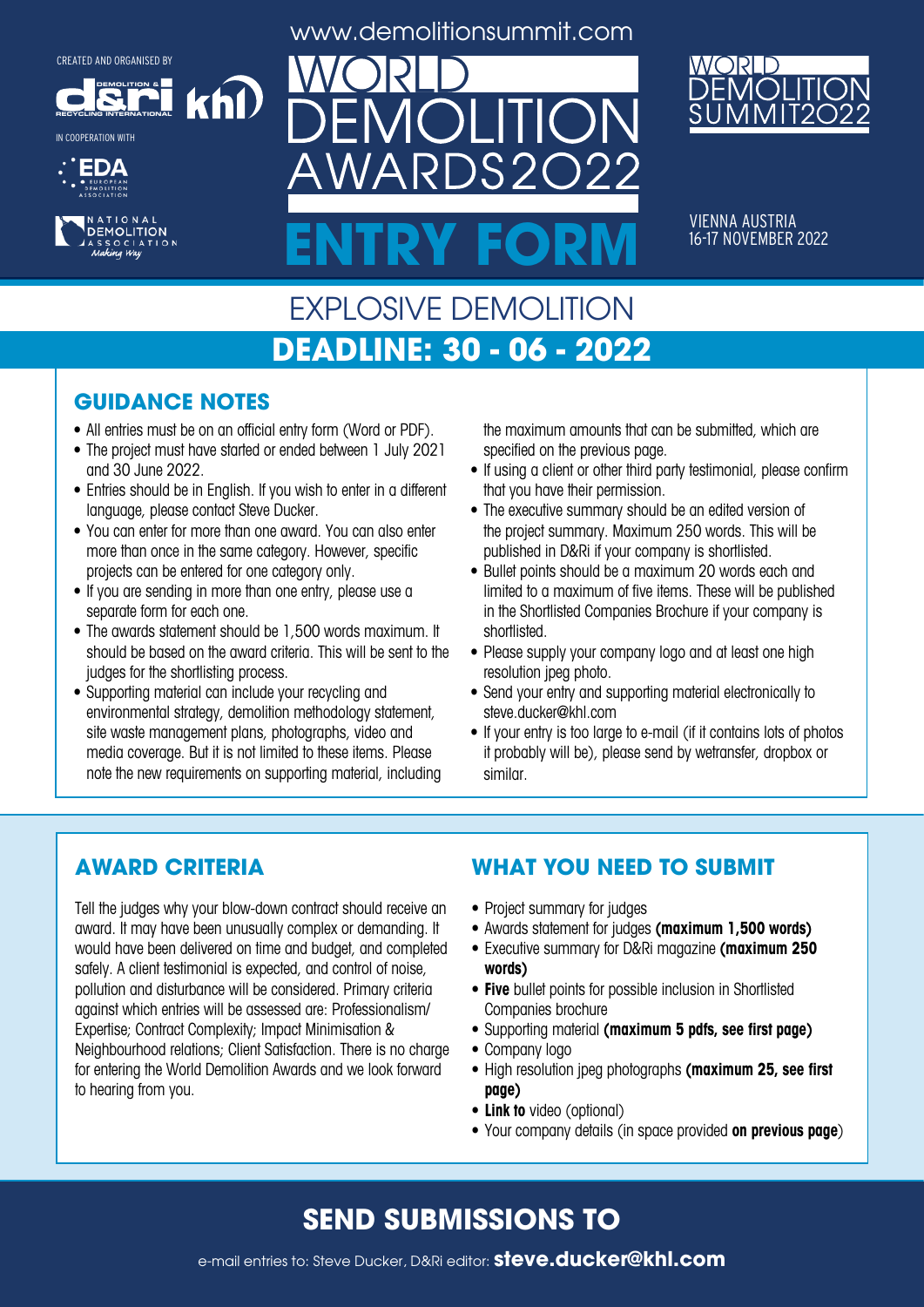**DEMOLITION &**

 $k$ h $\Omega$ 

**RECYCLING INTERNATIONAL**







www.demolitionsummit.com



VIENNA AUSTRIA<br>16-17 NOVEMBER 2022 ENTRY FORM **16-17 NOVEMBER 2022** 

# EXPLOSIVE DEMOLITION **DEADLINE: 30 - 06 - 2022**

# **PROJECT SUMMARY**

The purpose of this summary is to provide the judges with a brief description of the project. This information is primarily for judging purposes, but may be used in editorial coverage of the project in Demolition & Recycling International. If you do not wish this information to be used in D&Ri, please check this box.

| Project name:                                                               |                 |
|-----------------------------------------------------------------------------|-----------------|
| Client:                                                                     |                 |
| Date commenced:                                                             | Date completed: |
| Contract value:                                                             |                 |
| Volume of site (m <sup>3</sup> /yd <sup>3</sup> )<br>or area $(m^2/yd^2)$ : |                 |
| Equipment deployed:                                                         |                 |
|                                                                             |                 |
| Key challenges:                                                             |                 |
|                                                                             |                 |
| Maximum workforce at peak:                                                  |                 |
| Number of shifts at peak:                                                   |                 |
| Health & safety incidents                                                   |                 |
| (number & nature):                                                          |                 |
|                                                                             |                 |
| Volume of waste &<br>percentage recycled:                                   |                 |
|                                                                             |                 |

## **SEND SUBMISSIONS TO**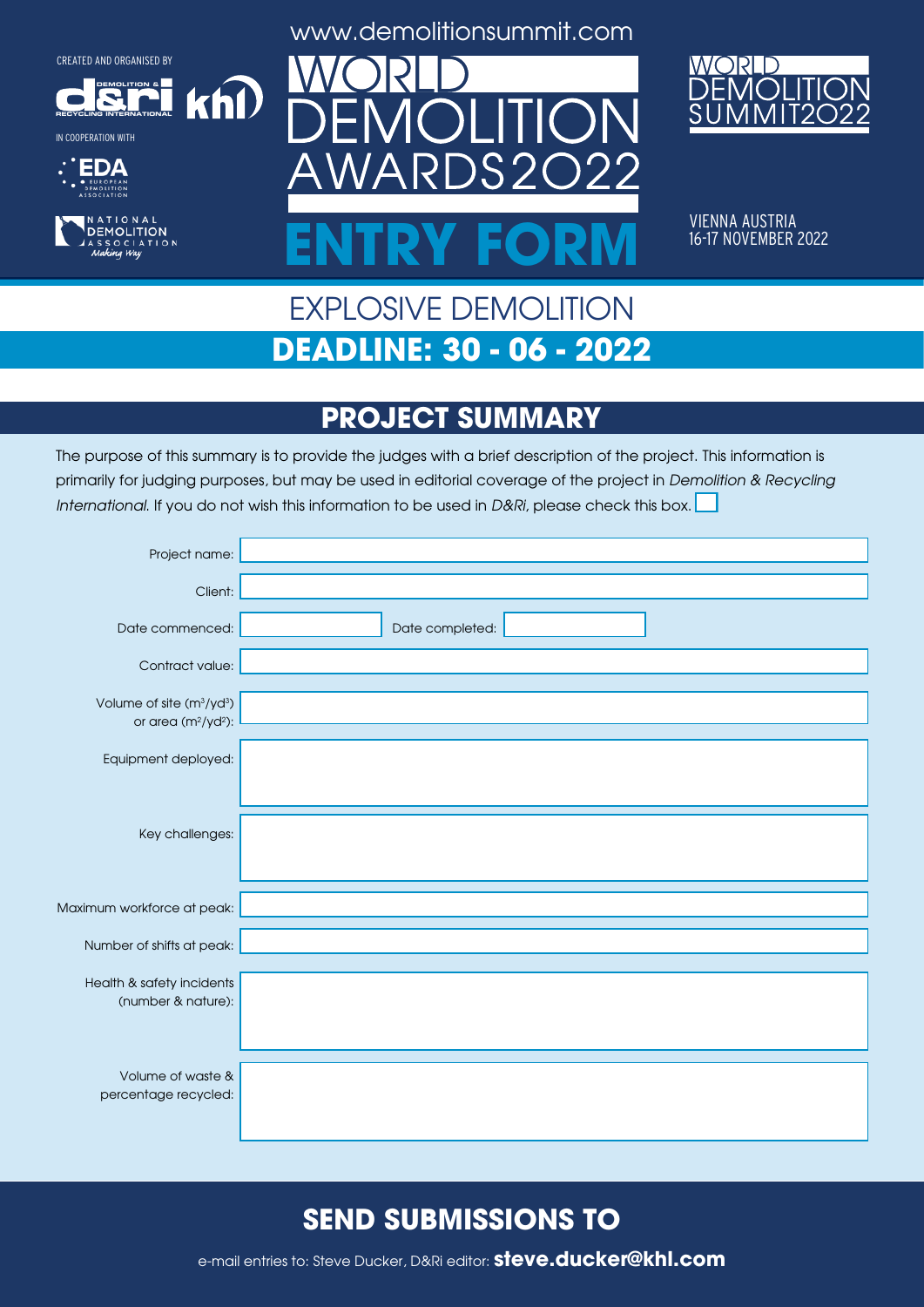**DEMOLITION &**

 $k$ h $\Omega$ 



IN COOPERATION WITH









VIENNA AUSTRIA<br>16-17 NOVEMBER 2022 ENTRY FORM **16-17 NOVEMBER 2022** 

## EXPLOSIVE DEMOLITION **DEADLINE: 30 - 06 - 2022**

#### **AWARDS STATEMENT**

**THIS MUST BE COMPLETED** for the entry to be put forward to the judging panel

**NO MORE THAN 1,500 WORDS**

#### **SEND SUBMISSIONS TO**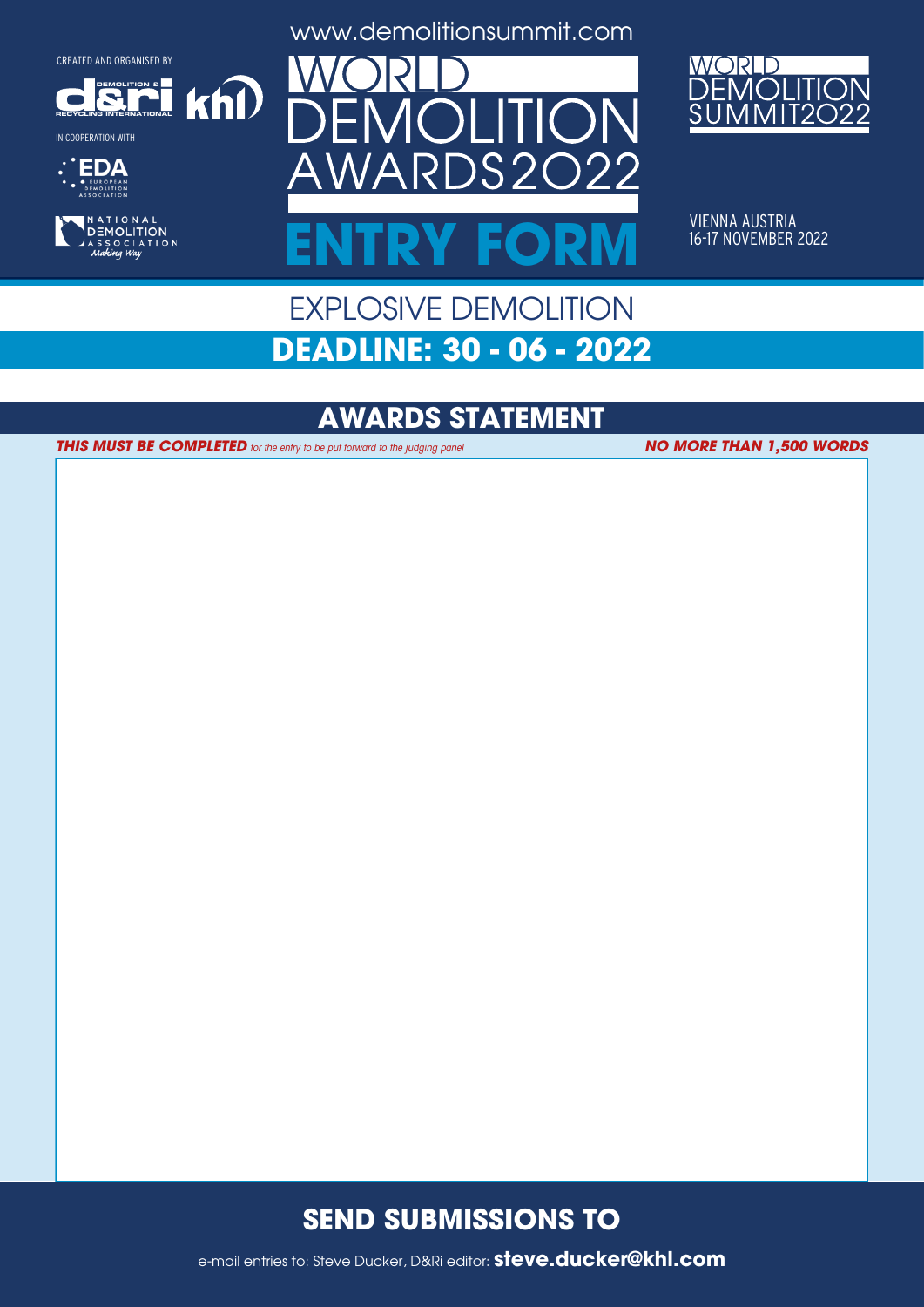**DEMOLITION &**









www.demolitionsummit.com



VIENNA AUSTRIA<br>16-17 NOVEMBER 2022 ENTRY FORM **16-17 NOVEMBER 2022** 

# EXPLOSIVE DEMOLITION **DEADLINE: 30 - 06 - 2022**

#### **AWARDS STATEMENT** CONTINUED

**THIS MUST BE COMPLETED** for the entry to be put forward to the judging panel **NO MORE THAN 1,500 WORDS** 

 $k$ n $\Omega$ 

#### **SEND SUBMISSIONS TO**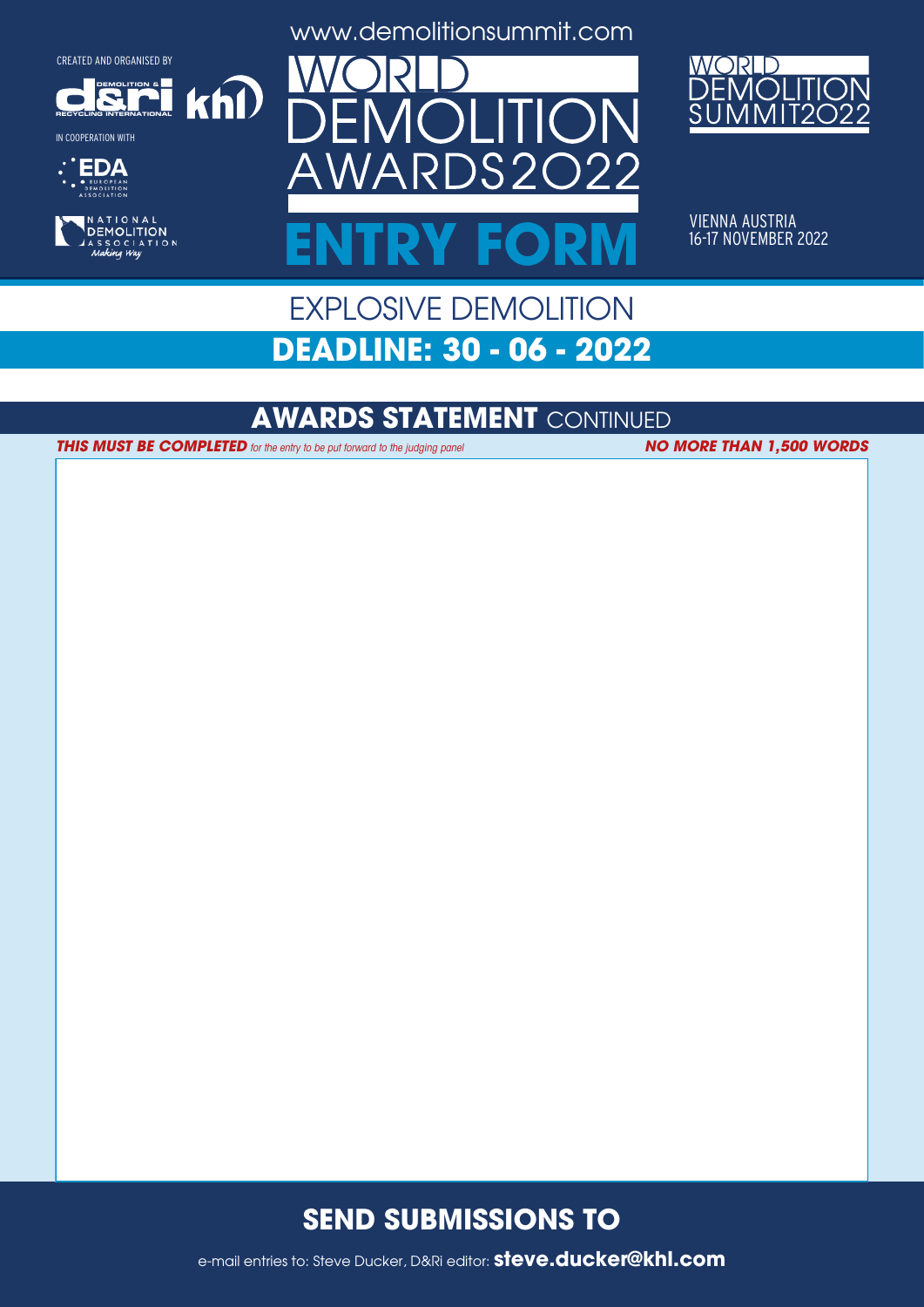**RECYCLING INTERNATIONAL DEMOLITION &**

 $k$ h $\Omega$ 

IN COOPERATION WITH





www.demolitionsummit.com



VIENNA AUSTRIA<br>16-17 NOVEMBER 2022 ENTRY FORM **16-17 NOVEMBER 2022** 

# EXPLOSIVE DEMOLITION **DEADLINE: 30 - 06 - 2022**

## **EXECUTIVE SUMMARY**

**THIS MUST BE COMPLETED** for the entry (if shortlisted) to appear in Demolition & Recycling International **NO MORE THAN 250 WORDS** 

#### **SEND SUBMISSIONS TO**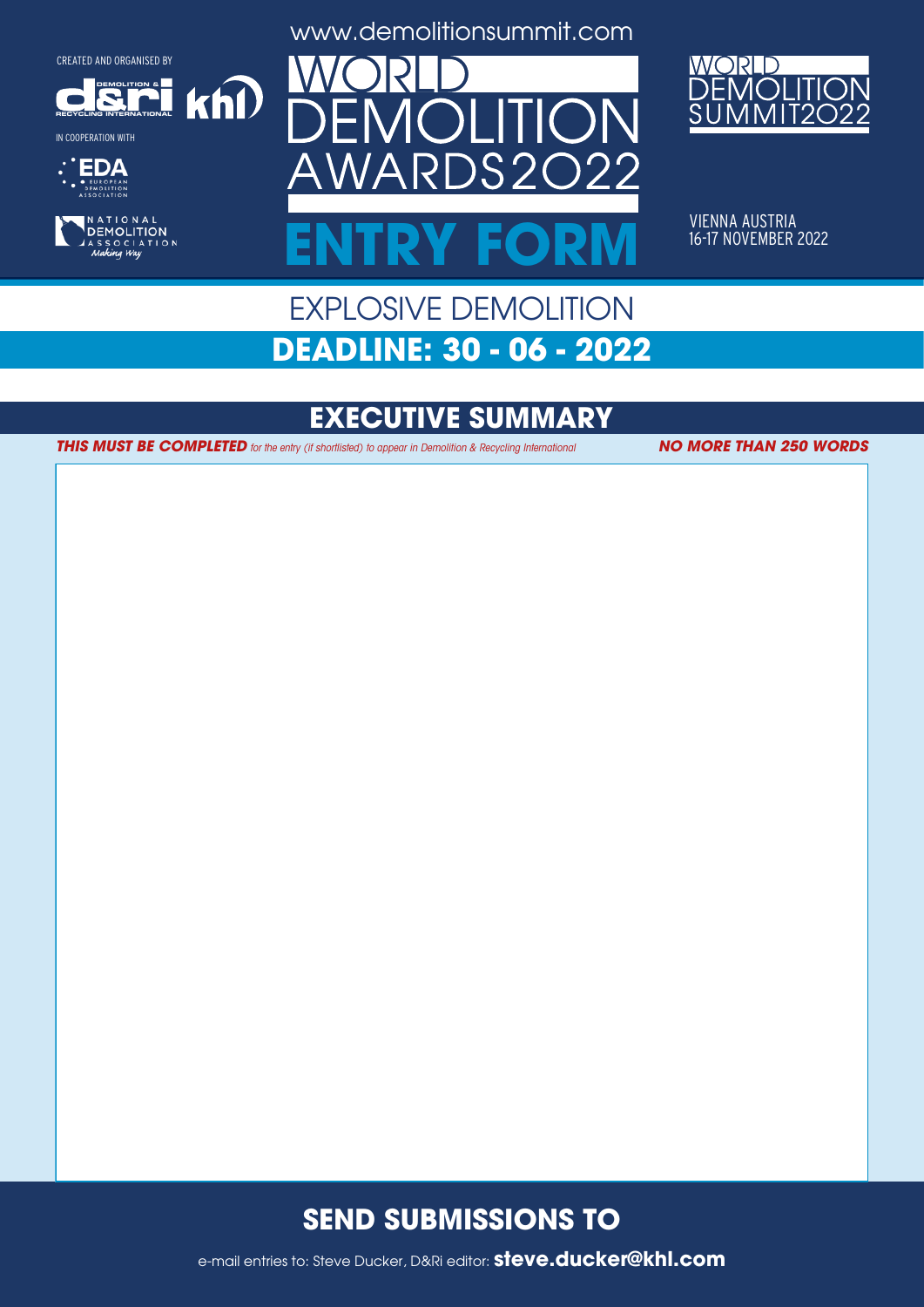**DEMOLITION &**

 $k$ h $\Omega$ 



IN COOPERATION WITH





www.demolitionsummit.com



VIENNA AUSTRIA<br>16-17 NOVEMBER 2022 ENTRY FORM **16-17 NOVEMBER 2022** 

## EXPLOSIVE DEMOLITION **DEADLINE: 30 - 06 - 2022**

# **KEY POINTS OF AWARDS ENTRY**

**PLEASE ALSO SUPPLY FIVE BULLET POINTS OUTLINING KEY FEATURES OF THE PROJECT** maximum 20 words per bullet point

#### **SEND SUBMISSIONS TO**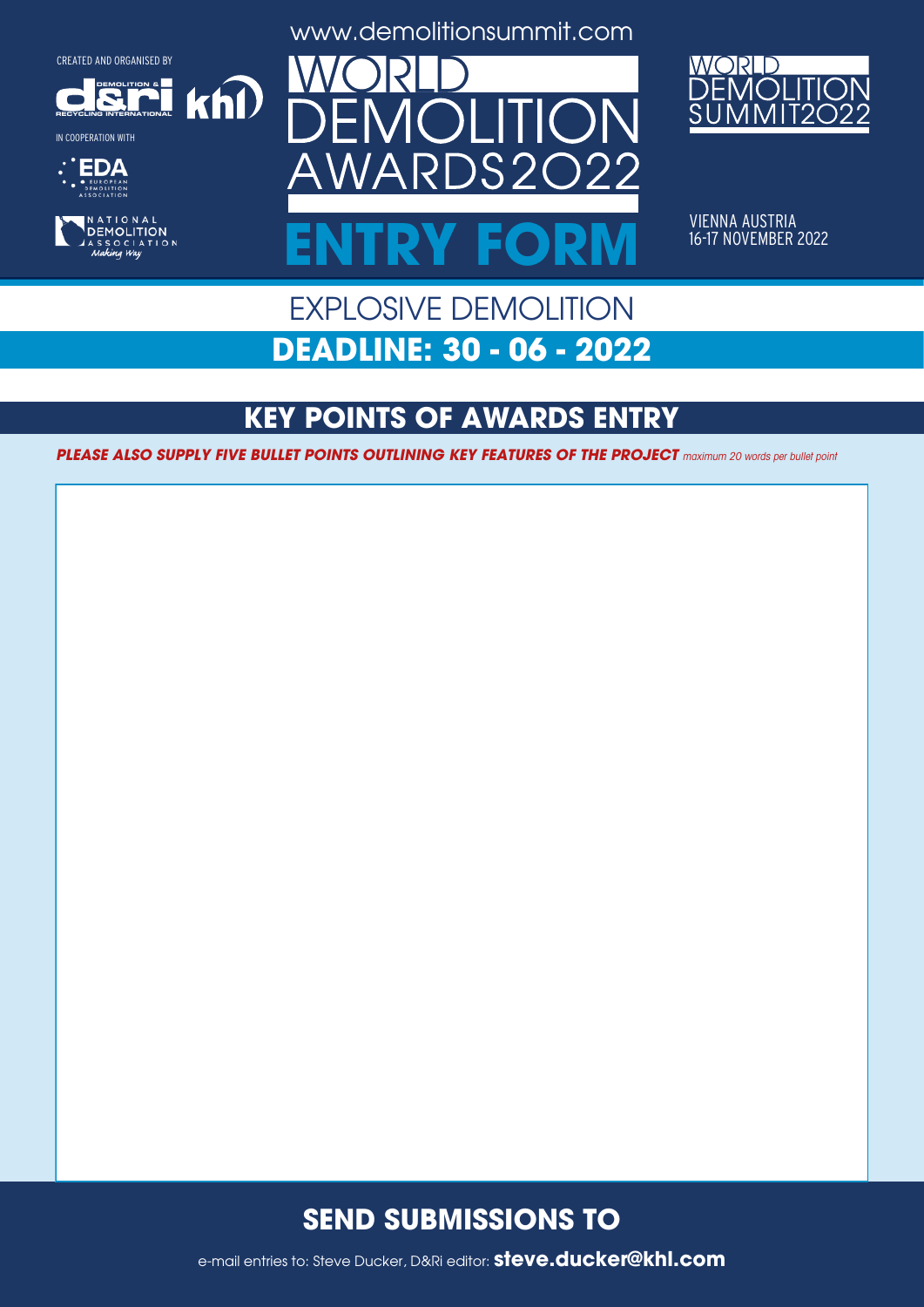**RECYCLING INTERNATIONAL**

IN COOPERATION WITH

**EDA** 

**DEMOLITION &**

TIONAL DEMOLITION SOCIATION<br>King Way

 $k$ n $\Omega$ 

www.demolitionsummit.com



VIENNA AUSTRIA<br>16-17 NOVEMBER 2022

# EXPLOSIVE DEMOLITION ENTRY FORM **16-17 NOVEMBER 2022**

**DEADLINE: 30 - 06 - 2022**

# **LIST OF ANY SUPPORTING MATERIAL**

**PLEASE NOTE THE NEW ENTRY REQUIREMENTS FOR SUPPORTING INFORMATION, AS SPECIFIED ON THE FIRST PAGE**

#### **SEND SUBMISSIONS TO**